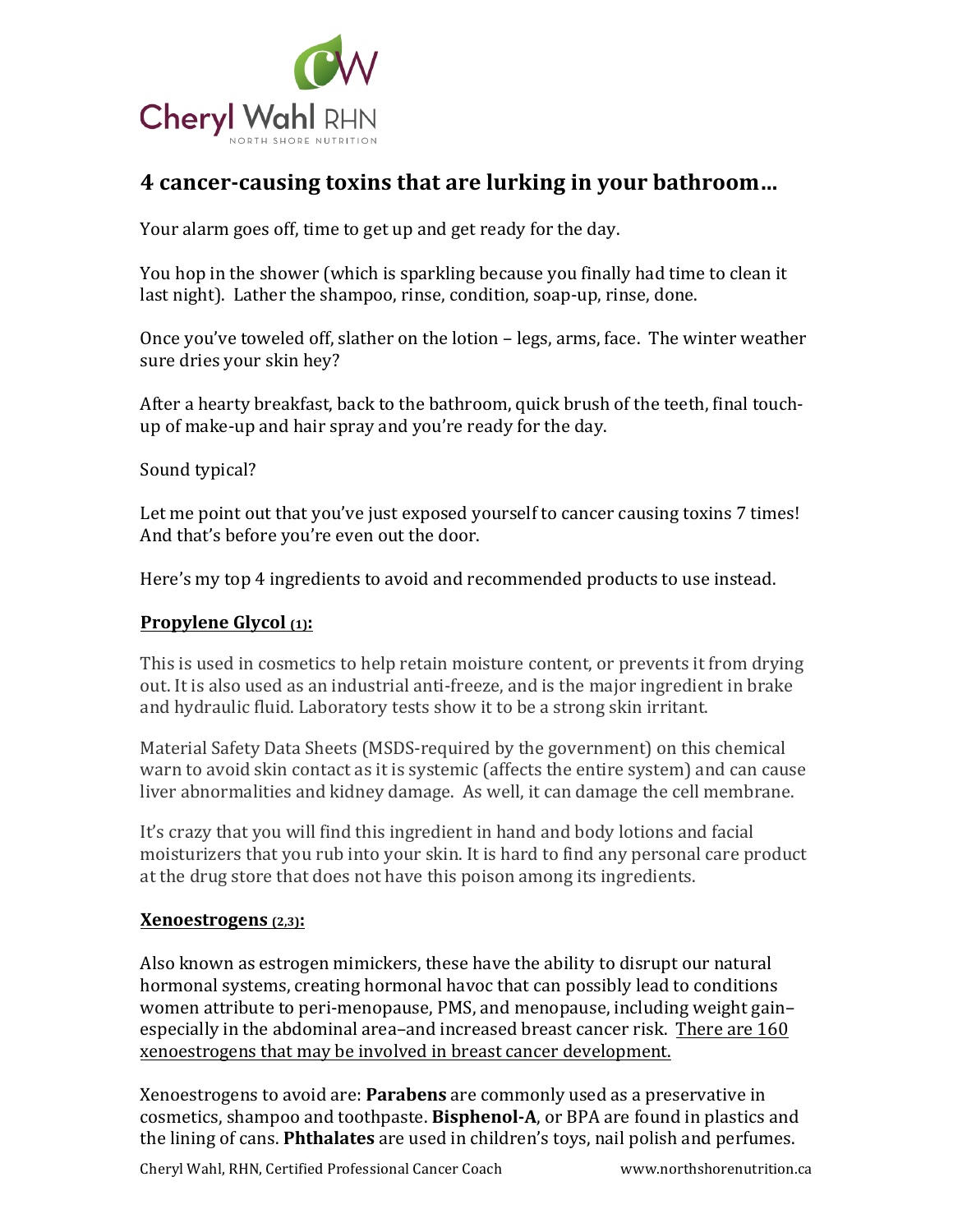

Oh, and it's used in hair spray too but you wouldn't know it since they can claim it's a fragrance on the label. **Red food dye** #3, used in everything from toothpaste and medicines to any food product that is pink, red or purple (didn't we just celebrate Valentine's day with all those brightly colored treats?).

#### **Aerosol propellants:**

Propane, isobutane, butane, and dimethyl ether transfer the contents out of the aerosol can of hair spray. While these gaseous substances don't directly cause cancer, they can affect your immune system, potentially decreasing your ability to fight infections or stop the development of cancerous tumors.

#### **Triclosan (4):**

Used in antibacterial soaps and cleaners, it is an aggressive antibacterial agent that can promote the growth of drug-resistant bacteria. Rebecca Sutton, PhD, a senior scientist at the Environmental Working Group (EWG) says "The American Medical Association has found no evidence that these antimicrobials make us healthier or safer, and they're particularly concerned because they don't want us overusing antibacterial chemicals — that's how microbes develop resistance, and not just to these [household antibacterial], but also to real antibiotics that we need."

Other studies have now found dangerous concentrations of triclosan in rivers and streams, where it is toxic to algae. The EPA is currently investigating whether triclosan may also be a hormone disruptor, or xenoestrogens. It is a probable carcinogen.

#### **2-Butoxy Ethanol (5):**

This is a key ingredient in window cleaners and multipurpose cleaners like kitchen & bath products. It is a powerful solvent that belongs to the 'glycol ethers' family. According to the EPA's website, "in addition to causing sore throats when inhaled, at high levels glycol ethers can also contribute to narcosis (unconsciousness), pulmonary edema (heart failure), and severe liver and kidney damage".

This is taken right from an MSDS in a workplace environment: "may be a CARCINOGEN in humans. There may be no safe level of exposure to a carcinogen, so all contact should be reduced to the lowest possible level".